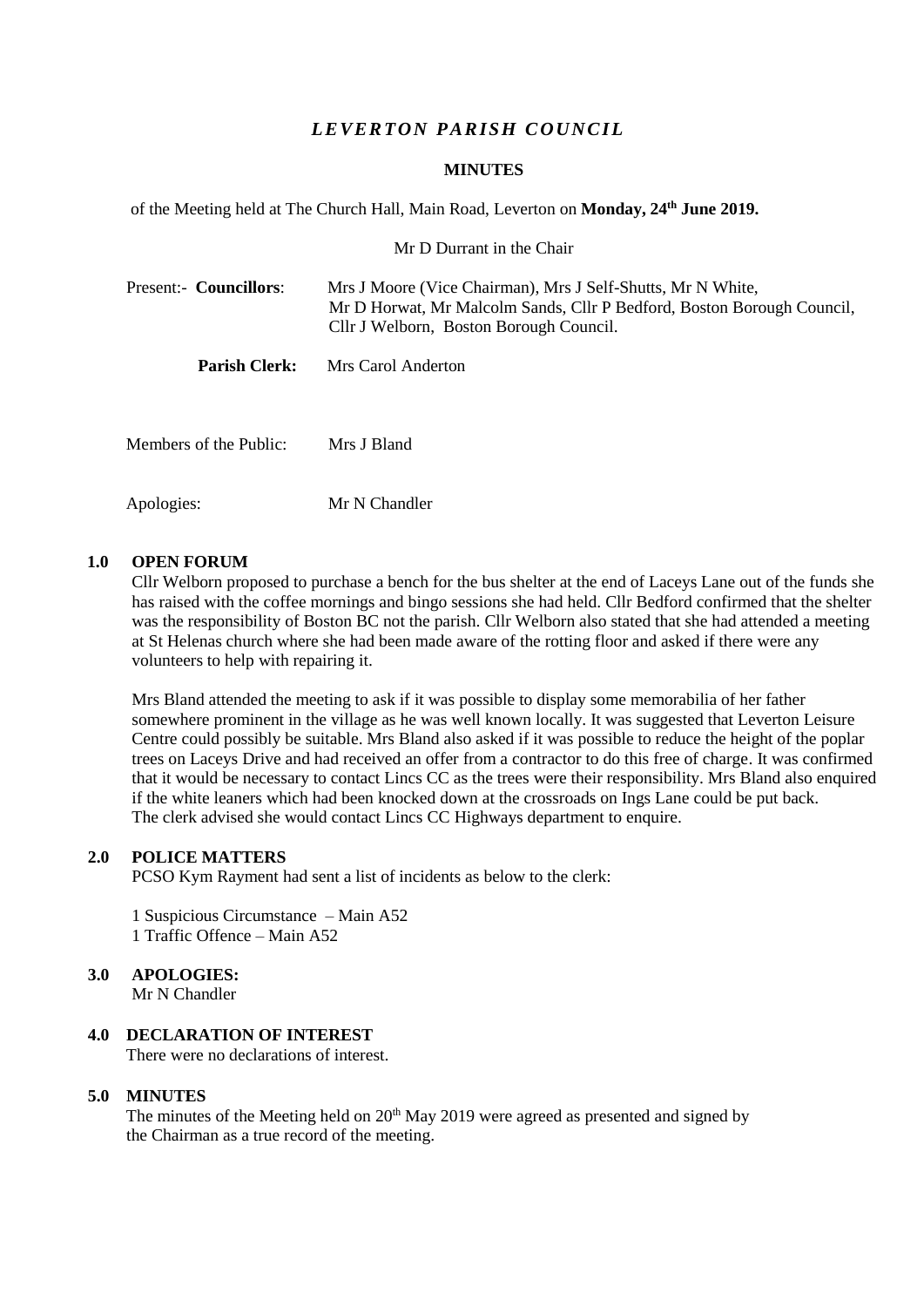#### **6.0 Matters arising:**

### **6.1 Speeding issue at Ashtree Cottage Corner on Main A52**

The clerk confirmed that she had received confirmation from the Lincolnshire Road Safety Partnership team that a survey of the area had been completed and a review of the collisions and fatalities had taken place. As a result of this, a covert camera had been placed in the area for seven days to monitor the speed of vehicles passing through the village. The results of this would be reviewed and the resulting action would be reported to the clerk in due course.

### **6.2 Play Park**

The clerk confirmed that the inspection had been completed on Thursday 20<sup>th</sup> May and she was awaiting the inspection report. Mr Horwat confirmed that a plank had been removed on the rope bridge however this had now been put back in place.

### **6.3 Poor Condition of Parish Roads**

There was nothing further to report on the condition of the parish roads however Mrs Moore stated that Sheepgate had suffered during the recent bad weather and asked if the gullies needed cleaning in the pull in opposite Come Bye and at Town and County. The Chairman confirmed that Mr C Chandler, Highways Inspector, was aware of the issue.

## **6.4 Leverton Emergency Plan**

There was nothing further to report as the clerk was still awaiting confirmation that the draft document had been approved.

### **6.5 Leverton Leisure Centre Subsidence**

Mrs Moore confirmed that the soil sample report had now been forwarded to the insurance company for review.

# **7.0 PAYMENTS**

The Clerk requested the following payments be approved:

| D Horwat            | Petrol for mower     | $\pounds$ 14.22 (BACS) |
|---------------------|----------------------|------------------------|
| C A Anderton & HMRC | Clerk& Poors Land    |                        |
|                     | Salary/Tax deduction | £ 574.33 (BACS)        |
| Malc Firth          | Groundworks $x 2$    | £ 246.00 (BACS)        |
|                     |                      |                        |

## **8.0 CORRESPONDENCE**

### **8.1 Email from North Holland Young Farmers**

I am from North Holland Young Farmers club, as a national charity organisation there is a pledge made every year. This year is #ProtectYourFuture. It's a great campaign which encourages members to plant trees in their local area however the trees must be in a public place in which everyone can enjoy them. The Woodland Trust are backing the campaign by donating us all the trees, which include: hedge, Copse, wild harvest, year round colour, working wood, wild wood, wildlife and urban trees. As Leverton is our local community we wondered if you would be interested in helping us out with this campaign?

Mr Horwat agreed to contact NHYFC to discuss the options.

### **9.0 ITEMS FOR THE BENEFIT OF THE PARISH**

Mrs Moore asked if there were any objections for some photographs of Gerry Dickinson being displayed as he had been a prominent figure within the village and had contributed to the community with his service on the parish council. Mrs Moore also confirmed that the area behind the Village Hall had now been weeded and grass seeded.